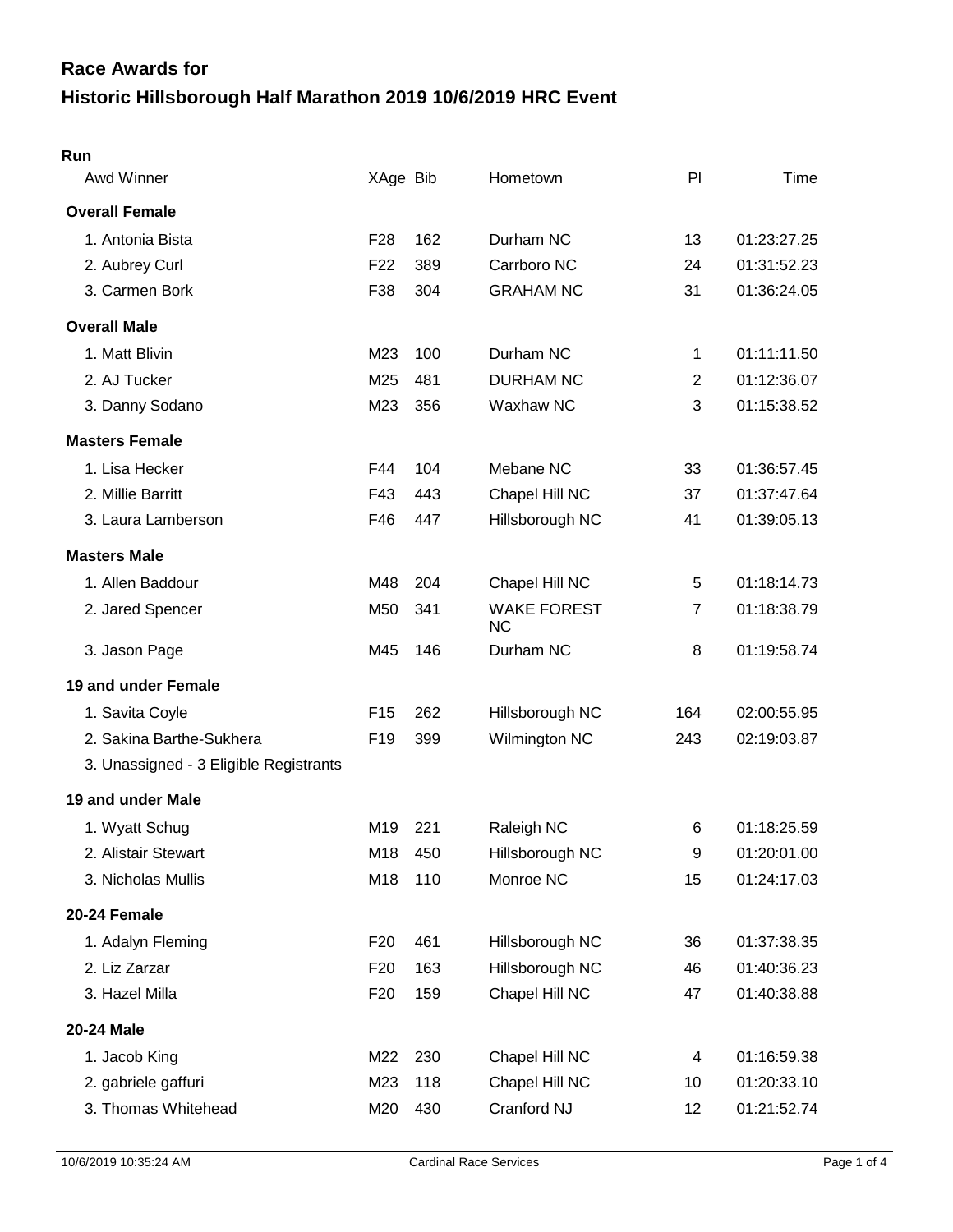## **25-29 Female**

| 1. Christine Pavey      | F <sub>28</sub> | 465 | Timberlake NC                   | 48  | 01:40:52.44 |
|-------------------------|-----------------|-----|---------------------------------|-----|-------------|
| 2. Monica Austin        | F <sub>27</sub> | 321 | Durham NC                       | 77  | 01:45:33.79 |
| 3. Katie Hatstat        | F <sub>25</sub> | 247 | <b>DURHAM NC</b>                | 78  | 01:46:01.72 |
| 25-29 Male              |                 |     |                                 |     |             |
| 1. Sean Bezdek          | M26             | 482 |                                 | 23  | 01:31:52.12 |
| 2. Michael Fields       | M27             | 279 | Durham NC                       | 38  | 01:38:15.15 |
| 3. Micah Latimer-Dennis | M28             | 205 | Durham NC                       | 42  | 01:39:05.99 |
| <b>30-34 Female</b>     |                 |     |                                 |     |             |
| 1. Breana Killeen       | F34             | 216 |                                 | 52  | 01:41:50.27 |
| 2. Amy Berkman          | F34             | 235 | <b>DURHAM NC</b>                | 57  | 01:42:25.34 |
| 3. Ayla Amon            | F31             | 372 | Greensboro NC                   | 60  | 01:42:38.80 |
| 30-34 Male              |                 |     |                                 |     |             |
| 1. Daniel Anacker       | M34             | 199 | Durham NC                       | 14  | 01:23:59.43 |
| 2. Jeb Kelly            | M33             | 271 | Hillsborough NC                 | 17  | 01:28:09.43 |
| 3. Martin Rudolph       | M31             | 283 | Hillsborough NC                 | 18  | 01:28:26.04 |
| <b>35-39 Female</b>     |                 |     |                                 |     |             |
| 1. Lori Whitman         | F39             | 312 | Hillsborough NC                 | 81  | 01:46:30.38 |
| 2. CRYSTAL DEHAVEN      | F37             | 213 |                                 | 103 | 01:51:30.85 |
| 3. Christy Bigelow      | F36             | 127 | Raleigh NC                      | 128 | 01:54:21.63 |
| 35-39 Male              |                 |     |                                 |     |             |
| 1. Simon Meek           | M39             | 488 | <b>DURHAM NC</b>                | 11  | 01:21:50.35 |
| 2. Matthew Bader        | M36             | 198 | Durham NC                       | 25  | 01:32:21.38 |
| 3. Justin Thomas        | M35             | 330 | Hillsborough NC                 | 30  | 01:36:08.62 |
| 40-44 Female            |                 |     |                                 |     |             |
| 1. Margaret Barr        | F44             | 132 | Hillsborough NC                 | 59  | 01:42:37.07 |
| 2. Lauren Kruse         | F41             | 194 | Hillsborough NC                 | 62  | 01:42:47.78 |
| 3. Christina Martinson  | F40             | 351 | Durham NC                       | 73  | 01:45:07.11 |
| 40-44 Male              |                 |     |                                 |     |             |
| 1. Gary Wilhelm         | M43             | 427 | Morrisville NC                  | 26  | 01:34:05.67 |
| 2. John Dribus          | M42             | 442 | <b>WAKE FOREST</b><br><b>NC</b> | 27  | 01:34:15.42 |
| 3. Blaine Bowers        | M43             | 471 | Raleigh NC                      | 29  | 01:35:28.96 |
| 45-49 Female            |                 |     |                                 |     |             |
| 1. Susan Trout          | F45             | 311 | Chapel Hill NC                  | 106 | 01:51:49.07 |
| 2. Cecilia Milla        | F45             | 168 | Chapel Hill NC                  | 181 | 02:04:19.45 |
| 3. Shelley Bainter      | F46             | 484 | Selma NC                        | 186 | 02:05:13.81 |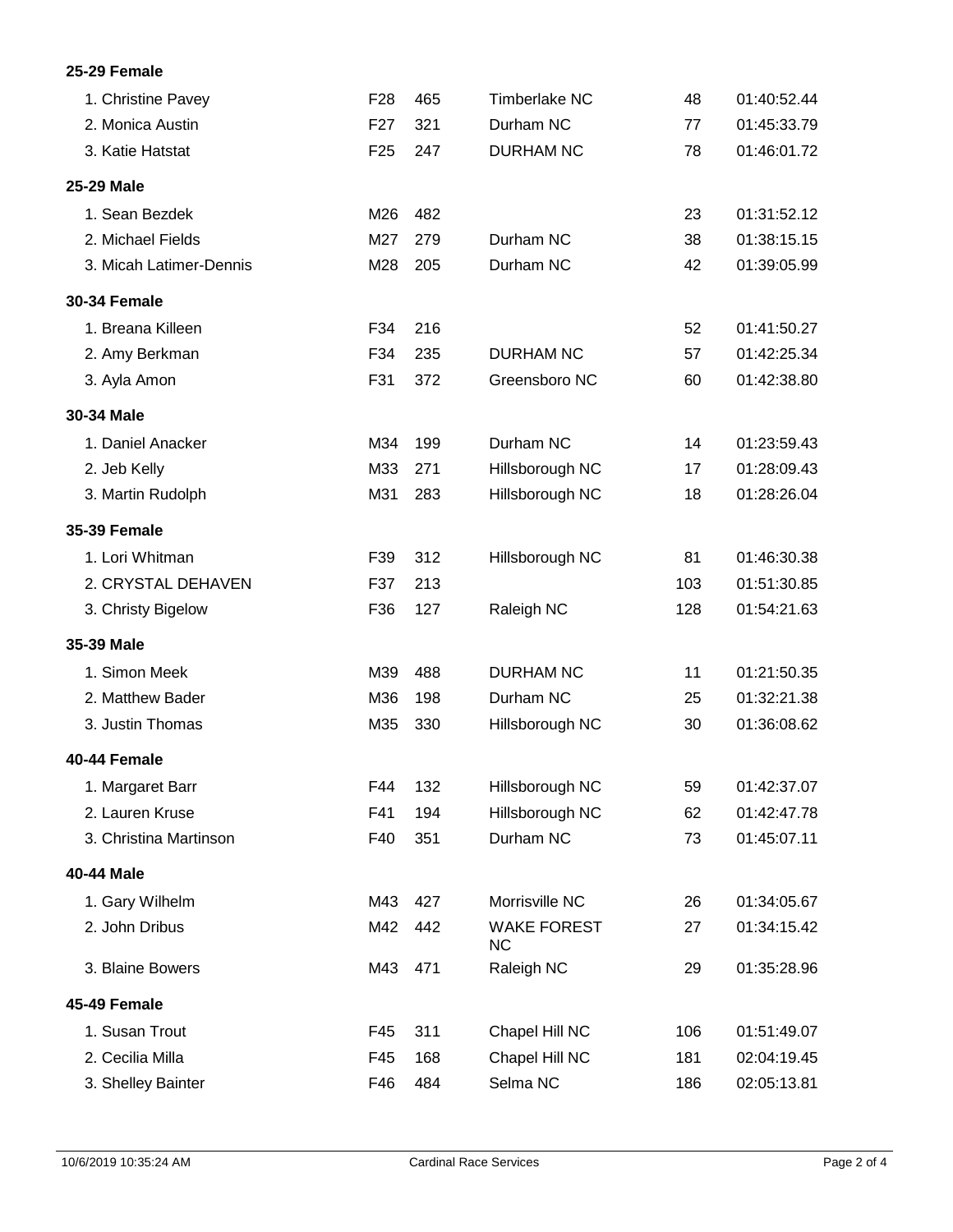## **45-49 Male**

| 1. John Frye                           | M48             | 177 | Knightdale NC           | 19  | 01:29:43.17 |
|----------------------------------------|-----------------|-----|-------------------------|-----|-------------|
| 2. Dan Hirschman                       | M46             | 292 | Chapel Hill NC          | 28  | 01:34:25.71 |
| 3. Charles Christopher                 | M45             | 432 | <b>Holly Springs NC</b> | 39  | 01:38:36.79 |
| 50-54 Female                           |                 |     |                         |     |             |
| 1. Gena Wright                         | F <sub>50</sub> | 431 | Knightdale NC           | 93  | 01:50:12.05 |
| 2. JoAnna Younts                       | F <sub>52</sub> | 489 | Chapel Hill NC          | 123 | 01:53:53.97 |
| 3. Ruthie Williams                     | F <sub>51</sub> | 149 | Garner NC               | 163 | 02:00:55.65 |
| 50-54 Male                             |                 |     |                         |     |             |
| 1. Ulf Andre                           | M52             | 303 | Hillsborough NC         | 54  | 01:42:09.75 |
| 2. Blaine Schmidt                      | m <sub>52</sub> | 280 | Chapel Hill NC          | 69  | 01:43:56.71 |
| 3. Richard Stern                       | M52             | 391 | Carrboro NC             | 91  | 01:49:59.15 |
| <b>55-59 Female</b>                    |                 |     |                         |     |             |
| 1. Cyndy Weeks                         | F <sub>55</sub> | 226 | Carrboro NC             | 127 | 01:54:18.31 |
| 2. Martha Dunn                         | F <sub>56</sub> | 248 | Hillsborough NC         | 240 | 02:17:37.31 |
| 3. Cynthia Major                       | F <sub>59</sub> | 148 | <b>Garner NC</b>        | 246 | 02:20:29.06 |
| 55-59 Male                             |                 |     |                         |     |             |
| 1. Mike Kelley                         | m <sub>59</sub> | 275 | Chapel Hill NC          | 20  | 01:30:04.83 |
| 2. Erik Legg                           | M56             | 284 | Hillsborough NC         | 49  | 01:41:06.82 |
| 3. Thomas OConnell                     | M56             | 158 | Chapel Hill NC          | 75  | 01:45:22.54 |
| 60-64 Female                           |                 |     |                         |     |             |
| 1. SUSAN SMITH                         | F61             | 361 | <b>DURHAM NC</b>        | 245 | 02:19:58.96 |
| 2. Mary Kelly                          | F61             | 388 | Shelby NC               | 256 | 02:22:53.80 |
| 3. Sheri Bonakdar                      | F61             | 360 | Charlotte NC            | 311 | 02:58:41.33 |
| 60-64 Male                             |                 |     |                         |     |             |
| 1. Charles Lowe                        | M60             | 270 | Fayetteville NC         | 157 | 01:59:27.96 |
| 2. Alan Schumacher                     | M62             | 218 | <b>Efland NC</b>        | 216 | 02:10:49.79 |
| 3. brian larson                        | M61             | 404 |                         | 219 | 02:11:27.32 |
| 65-69 Female                           |                 |     |                         |     |             |
| 1. Deanna Springall                    | F66             | 480 | Cary NC                 | 315 | 03:00:42.35 |
| 2. Mary Pick                           | F66             | 437 | <b>DURHAM NC</b>        | 322 | 03:09:06.04 |
| 3. Unassigned - 4 Eligible Registrants |                 |     |                         |     |             |
| 65-69 Male                             |                 |     |                         |     |             |
| 1. David Montefiori                    | M65             | 455 | Hillsborough NC         | 115 | 01:53:14.32 |
| 2. william chase                       | M65             | 112 | Pittsboro NC            | 160 | 02:00:05.67 |
| 3. ken edwards                         | M66             | 438 | Pittsboro NC            | 171 | 02:02:56.68 |